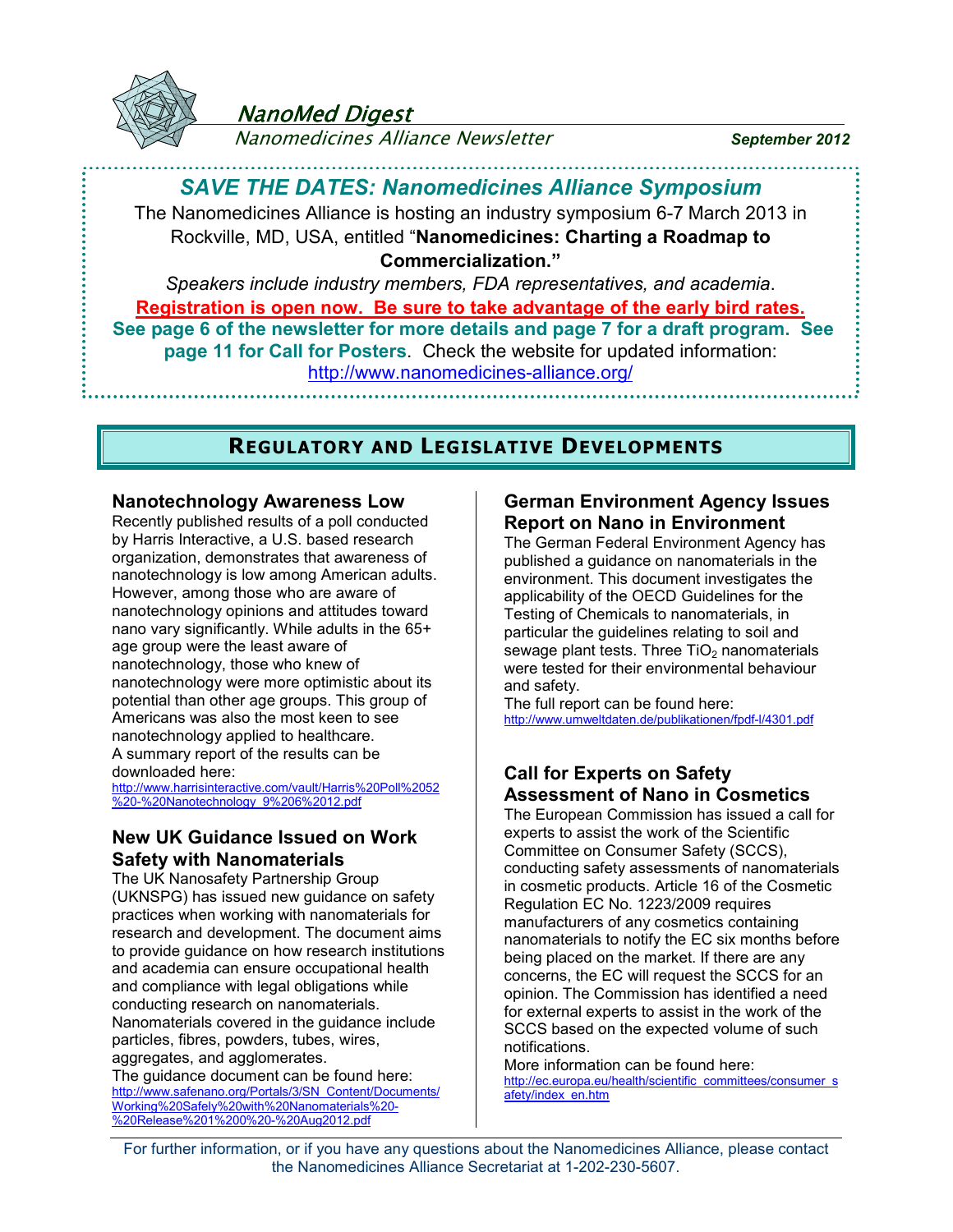## **NIST Issues New Reference Materials for Tox Studies**

The National Institute of Standards and Technology (NIST) has issued a new nanoscale reference material, a titanium oxide commonly known as P25. The NIST suggests this compound can be used to study the morphologic, elemental composition and surface area of any nanomaterial. A protocol for preparing samples for studies has been released at the same time.

## **OECD Releases Brochure on Nanomaterials**

The Organisation for Economic Cooperation and Development (OECD) has issued a brochure outlining the achievements and conclusions of the OECD Working Party on Manufactured Nanomaterials, established six years ago. The brochure outlines that the OECD has come to the conclusion that while they may need to be adapted for the specific characteristics of nanomaterials, the approaches for testing of traditional chemicals are generally appropriate for assessing the safety of nanomaterials. The document also underscores the need for continuing research on the possible health and environmental effects of nanotechnology and nanomaterials, highlighting the OECD's Sponsorship Programme for the Testing of Manufactured Nanomaterials. The brochure can be found here:

[http://www.oecd.org/chemicalsafety/safetyofmanufacturedna](http://www.oecd.org/chemicalsafety/safetyofmanufacturednanomaterials/Nano Brochure Sept 2012 for Website  (2).pdf) [nomaterials/Nano%20Brochure%20Sept%202012%20for%2](http://www.oecd.org/chemicalsafety/safetyofmanufacturednanomaterials/Nano Brochure Sept 2012 for Website  (2).pdf) [0Website%20%20\(2\).pdf](http://www.oecd.org/chemicalsafety/safetyofmanufacturednanomaterials/Nano Brochure Sept 2012 for Website  (2).pdf)

# **Nanomed 2020 to Bring More Nanomedicines for European Patients**

Nanomed2020, a project supported by the European Commission under FP7, began on 1 September 2012 and will last for 18 months. The project aims to identify key areas of

nanomedicine and new ideas for translating nanomedicine research into clinical use, providing recommendations to the European Commission for bringing these novel therapies to the patients. The project intends to involve all stakeholders involved in the nanomedicines development process, including industry, academia, healthcare practitioners and institutions, and public authorities. More information on the project can be found here:

[http://www.etp-nanomedicine.eu/public/news](http://www.etp-nanomedicine.eu/public/news-events/news/start-of-nanomed-2020)[events/news/start-of-nanomed-2020](http://www.etp-nanomedicine.eu/public/news-events/news/start-of-nanomed-2020) 

### **NRC Releases Pre-Publication Report on Science For Environmental Protection, Investigates Nanotechnology**

The National Research Council released in September a pre-publication version of a report entitled "Science for Environmental Protection: The Road Ahead." This report was requested by the EPA to assess EPA's capabilities to "develop, obtain, and use the best available scientific and technologic information and tools to meet persistent, emerging, and future mission challenges and opportunities." The document analyses nanotechnology as one area where emerging science can be utilised for regulatory and policy decision-making, noting that EPA missed the opportunity to support research that examines the effect of nanomaterials on environmental health and safety.

The report can be found here: [http://www.nap.edu/catalog.php?record\\_id=13510](http://www.nap.edu/catalog.php?record_id=13510)

# **REVIEWS AND OTHER PUBLICATIONS OF INTEREST**

#### **The European Commission's Recommendation on the Definition of Nanomaterials Makes an Impact**.

Nanotoxicology, posted online 17 September 2012. Hubert Rauscher, Birgit Sokull-Klüttgen, Hermann Stamm.

[http://informahealthcare.com/doi/abs/10.3109/17435390.201](http://informahealthcare.com/doi/abs/10.3109/17435390.2012.724724) [2.724724](http://informahealthcare.com/doi/abs/10.3109/17435390.2012.724724)

**Join the Dialogue**. Nature Nanotechnology, posted online 19 August 2012. [http://www.nature.com/nnano/journal/v7/n9/full/nnano.2012.1](http://www.nature.com/nnano/journal/v7/n9/full/nnano.2012.150.html?WT.ec_id=NNANO-201209) [50.html?WT.ec\\_id=NNANO-201209](http://www.nature.com/nnano/journal/v7/n9/full/nnano.2012.150.html?WT.ec_id=NNANO-201209)

**Control of Protein-Binding Kinetics on Synthetic Polymer Nanoparticles by Tuning Flexibility and Inducing Conformation Changes of Polymer Chains**. Journal of the American Chemistry Society, 19 September 2012, Vol. 134, No. 37, pp. 15209-15212. Yu Hoshino, Masahiko Nakamoto, and Yoshiko Miura. <http://pubs.acs.org/doi/pdfplus/10.1021/ja306053s>

**A Dense Poly(Ethylene Glycol) Coating Improves Penetration of Large Polymeric Nanoparticles Within Brain Tissue**. Science Translational Medicine, 29 August 2012, Vol. 4,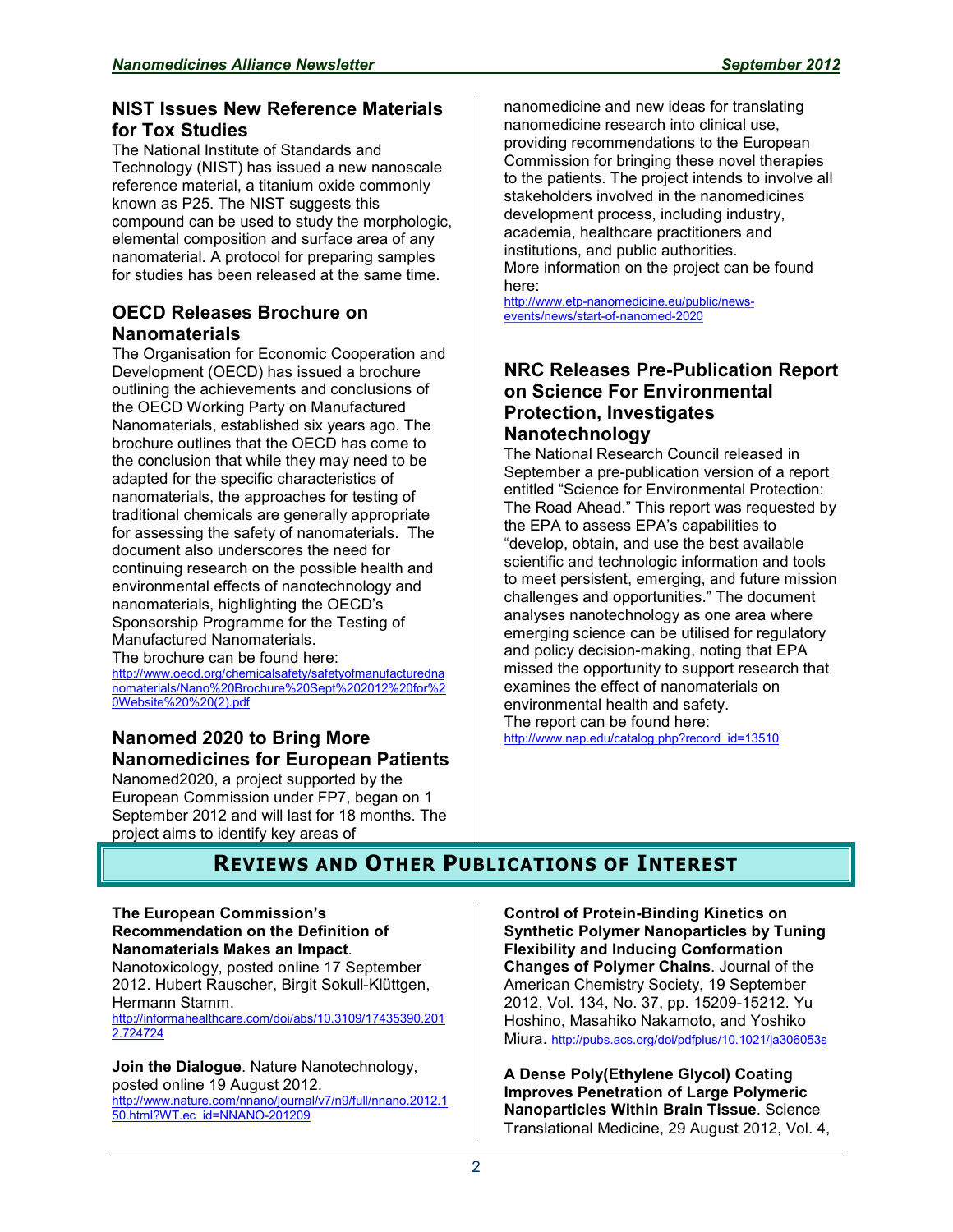No. 149. Elizabeth A. Nance, Graeme F. Woodworth, Kurt A. Sailor, Ting-Yu Shih, Qingguo Xu, Ganesh Swaminathan, Dennis Xiang, Charles Eberhart, and Justin Hanes. <http://stm.sciencemag.org/content/4/149/149ra119>

### **Common Pitfalls in Nanotechnology: Lessons Learned from NCI's**

**Nanotechnology Characterisation Laboratory**. Integrative Biology, published online 14 June 2012. Rachel M. Crist, Jennifer Hall Grossman, Anil K. Patri, Stephan T. Stern, Marina A. Dobrovolskaia, Pavan P. Adiseshaiah, Jeffrey D. Clogston, and Scott E. McNeil. [http://pubs.rsc.org/en/Content/ArticleLanding/2012/IB/c2ib20](http://pubs.rsc.org/en/Content/ArticleLanding/2012/IB/c2ib20117h?goback=.gde_4224128_member_166207806)

[117h?goback=%2Egde\\_4224128\\_member\\_166207806](http://pubs.rsc.org/en/Content/ArticleLanding/2012/IB/c2ib20117h?goback=.gde_4224128_member_166207806) 

**Magnetoporation and Magnetolysis of Cancer Cells via Carbon Nanotubes Induced by Rotating Magnetic Fields**. Nano Letters, 10 October 2012, Vol. 12, No. 10, pp. 5117-5121. Dun Liu, Lijun Wang, Zhigang Wang, and Alfred Cuschieri.

<http://pubs.acs.org/doi/pdfplus/10.1021/nl301928z>

#### **PEGylated PRINT Nanoparticles: The Impact of PEG Density on Protein Binding, Macrophage Association, Biodistribution, and Pharmacokinetics.** Nano Letters, 10

October 2012, Vol. 12, No. 10, pp. 5304-5310. Jillian L. Perry, Kevin G. Reuter, Marc P. Kai, Kevin P. Herlihy, Stephen W. Jones, J. Chris Luft, Mary Napier, James E. Bear, and Joseph M. DeSimone.

<http://pubs.acs.org/doi/pdfplus/10.1021/nl302638g>

#### **Nanostructured Thin Film Polymer Devices**

**for Constant-Rate Protein Delivery**. Nano Letters, 10 October 2012, Vol. 12, No. 10, pp.5355-5361. Daniel A. Bernards, Kevin D. Lance, Natalie A. Ciaccio, and Tejal A. Desai. <http://pubs.acs.org/doi/pdfplus/10.1021/nl302747y>

#### **Behaviour and Anti-Glioma Effect of Lapatinib-Incorporated Lipoprotein-Like**

**Nanoparticles**. Nanotechnology, 2 November 2012, Vol. 23, No. 43. Huile Gao, Zhi Yang, Shijie Cao, Zhangjie Xi, Shuang Zhang, Zhiqing Pang, and Xinguo Jiang. [http://iopscience.iop.org/0957-4484/23/43/435101/pdf/0957-](http://iopscience.iop.org/0957-4484/23/43/435101/pdf/0957-4484_23_43_435101.pdf) [4484\\_23\\_43\\_435101.pdf](http://iopscience.iop.org/0957-4484/23/43/435101/pdf/0957-4484_23_43_435101.pdf) 

**Quantitative Molecular Profiling of Biomarkers for Pancreatic Cancer with Functionalised Quantum Dots.** 

Nanotechnology, Biology, and Medicine,

October 2012, Vol. 8, No. 7. Kwan Hyi Lee, Justin F. Galloway, Jeaho Park, Charlene M. Dvoracek, et. al. [http://www.nanomedjournal.com/article/S1549-](http://www.nanomedjournal.com/article/S1549-9634(12)00012-3/abstract) [9634\(12\)00012-3/abstract](http://www.nanomedjournal.com/article/S1549-9634(12)00012-3/abstract) 

**REVIEW: NTS-Polyplex: a Potential Nanocarrier for Neurotrophic Therapy of Parkinson's Disease**. Nanotechnology, Biology, and Medicine, October 2012, Vol. 8, No. 7. Daniel Martinez-Fong, Michael J. Bannon, Louis-Eric Trudeau, Juan A. Gonzalez-Bar[rio](http://www.nanomedjournal.com/article/S1549-9634(12)00085-8/abstract)s, et al. [http://www.nanomedjournal.com/article/S1549-](http://www.nanomedjournal.com/article/S1549-9634(12)00085-8/abstract) [9634\(12\)00085-8/abstract](http://www.nanomedjournal.com/article/S1549-9634(12)00085-8/abstract) 

**Targeted Cargo Delivery Using a Rotating Nickel Nanowire.** Nanotechnology, Biology, and Medicine, October 2012, Vol. 8, No. 7. Li Zhang, Tristan Petit, Kathrin E. Peyer, Bradl[ey](http://www.nanomedjournal.com/article/S1549-9634(12)00097-4/abstract) J. Nelson. [http://www.nanomedjournal.com/article/S1549-](http://www.nanomedjournal.com/article/S1549-9634(12)00097-4/abstract) [9634\(12\)00097-4/abstract](http://www.nanomedjournal.com/article/S1549-9634(12)00097-4/abstract) 

#### **REVIEW: Nanostructuring Molecular Materials as Particles and Vesicles for Drug Delivery, Using Compressed and Supercritical Fluids**. Nanomedicine, September 2012, Vol. 7, No. 9, pp.1391-1408. Elisa Elizondo, Jaume Veciana, Nora Ventosa. <http://www.futuremedicine.com/doi/pdf/10.2217/nnm.12.110>

**REVIEW: Clues for Biomimetics from Natural Composite Materials**. Nanomedicine, September 2012, Vol. 7, No. 9, pp. 1409-1423. Shaul Lapidot, Sigal Meirovitch, Sigal Sharon, Aron Heyman, David L. Kaplan, Oded Shoseyov. <http://www.futuremedicine.com/doi/pdf/10.2217/nnm.12.107>

**REVIEW: Magnetic Nanoparticle-based Approaches to Locally Target Therapy and Enhance Tissue Regeneration** *In Vivo*. Nanomedicine, September 2012, Vol. 7, No. 9, pp. 1425-1442. Richard Sensenig, Yulia Sapir, Cristin MacDonald, Smadar Cohen, Boris Polyak. <http://www.futuremedicine.com/doi/pdf/10.2217/nnm.12.109>

#### **REVIEW: Iron Oxide-based Nanostructures for MRI and Magnetic Hyperthermia**.

Nanomedicine, September 2012, Vol. 7, No. 9, pp. 1443-1459. Ingrid Hilger, Werner A. Kaiser. <http://www.futuremedicine.com/doi/pdf/10.2217/nnm.12.112>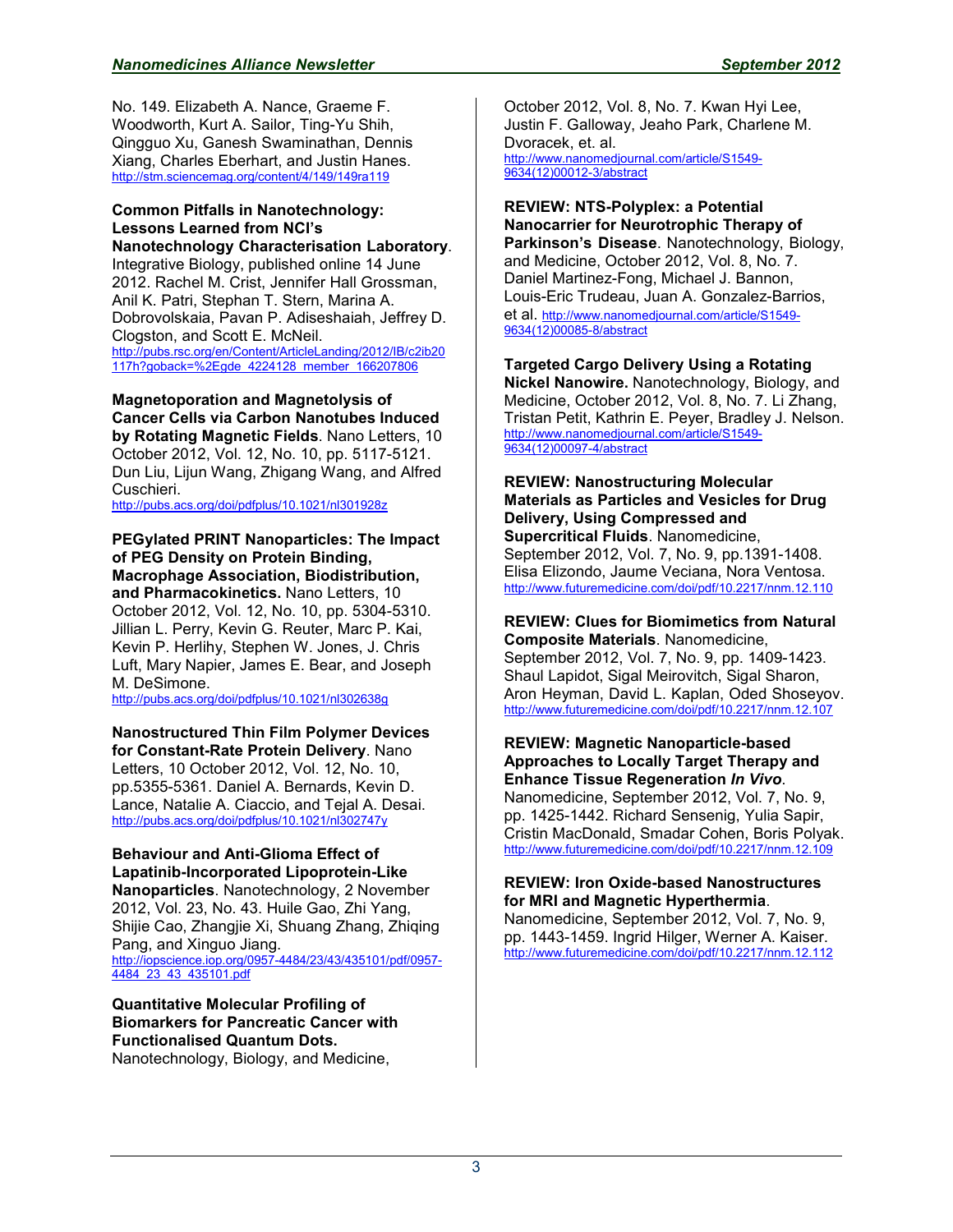# **CONFERENCES AND WORKSHOPS**

#### **Fifth Annual Nanotechnology and**

**Nanomedicine Symposium, September 21-22, 2012, Louisville, Kentucky**

Nanoparticulate drug delivery systems Nano education and intellectual property Nano medicine/nano toxicology Nano fabrication and Characterisation Manufacturing & Mechanical Properties of **Nanomaterials** 

<http://www.sullivan.edu/pharmacy/NANO-index.asp>

#### **2012 Workshop on Nanoinformatics for Biomedicine, October 4-7, 2012, Philadelphia, PA.**

Nanomaterial-biological interactions Translational nanoinformatics Ethical and social issues <http://workshops.i-a-i.com/nanoinfo2012>

#### **International Conference on Nanotechnology in Medicine, November 7-9, 2012, London, UK.**

Tissue engineering and biomaterial science Nanoscale tissue scaffolds Nanoscale biomaterial surface modification Targeted drug delivery Nano-vehicle delivery systems Diagnosis and imaging <http://www.nanomed.uk.com/about.html>

#### **Nanosafe 2012, November 13-15, 2012, Grenoble, France**

Exposure assessment Characterisation, detection, and monitoring Nanomaterials life cycle **Toxicology** Environmental impact Nanoparticle release from consumer products Personal protective equipment Secure industrial production Safety parameters evaluation Standardisation, regulations [http://www.nanosafe.org/scripts/home/publigen/content/temp](http://www.nanosafe.org/scripts/home/publigen/content/templates/show.asp?P=121&L=EN&ITEMID=65) [lates/show.asp?P=121&L=EN&ITEMID=65](http://www.nanosafe.org/scripts/home/publigen/content/templates/show.asp?P=121&L=EN&ITEMID=65)

#### **BioNanoMed 2013, March 13-15, 2013, Krems, Austria**.

Novel nanomedical solutions-advances in nanomedicine Regenerative nanomedicine Nano-bio-technology based diagnostics Nano-bio-technology based therapy Aspects of nano safety Nano-imaging technologies in medicine <http://www.bionanomed.at/>

#### **19th Congress of the International Society for Aerosols in Medicine, April 6-10, 2013, Chapel Hill, North Carolina.**

Inhaling nanoparticles by accident on purpose—challenges and opportunities for toxicology and therapeutics

<http://www.med.unc.edu/isam2013/scientific-program>

# **REFERENCE SECTION**

### **Nanobio- and Nanomedicine Companies**

Listed alphabetically: [http://www.nanowerk.com/nanotechnology/nanomaterial/nan](http://www.nanowerk.com/nanotechnology/nanomaterial/nanobiomedicine_a.php) [obiomedicine\\_a.php](http://www.nanowerk.com/nanotechnology/nanomaterial/nanobiomedicine_a.php)

### **Nano Organizations**

National Center for Toxicological Research (NCTR): [http://www.fda.gov/AboutFDA/CentersOffices/NCT](http://www.fda.gov/AboutFDA/CentersOffices/NCTR/default.htm) [R/default.htm](http://www.fda.gov/AboutFDA/CentersOffices/NCTR/default.htm) National Nanotechnology Initiative (NNI): <http://www.nano.gov/> Nano Science and Technology Consortium (NSTC): <http://www.nstc.in/> Nano Science and Technology Institute (NSTI): <http://www.nsti.org/>

The Nanotechnology Institute (NTI): <http://nanotechinstitute.org/>

### **Nano Journals**

American Chemical Society -- Nano Letters: <http://pubs.acs.org/journal/nalefd> Institute of Physics – Nanotechnology: <http://iopscience.iop.org/0957-4484/> Journal of Nanoscience and Nanotechnology: <http://www.aspbs.com/jnn/> NanoTrends - A Journal of Nanotechnology and its Applications: <http://www.nstc.in/journal/default.aspx> BCC Research -- Nanotechnology Reports: [http://www.bccresearch.com/index/category/code/](http://www.bccresearch.com/index/category/code/nanotechnology) [nanotechnology](http://www.bccresearch.com/index/category/code/nanotechnology)

Nanomedicine: Nanotechnology, Biology, and Medicine: <http://www.nanomedjournal.com/home>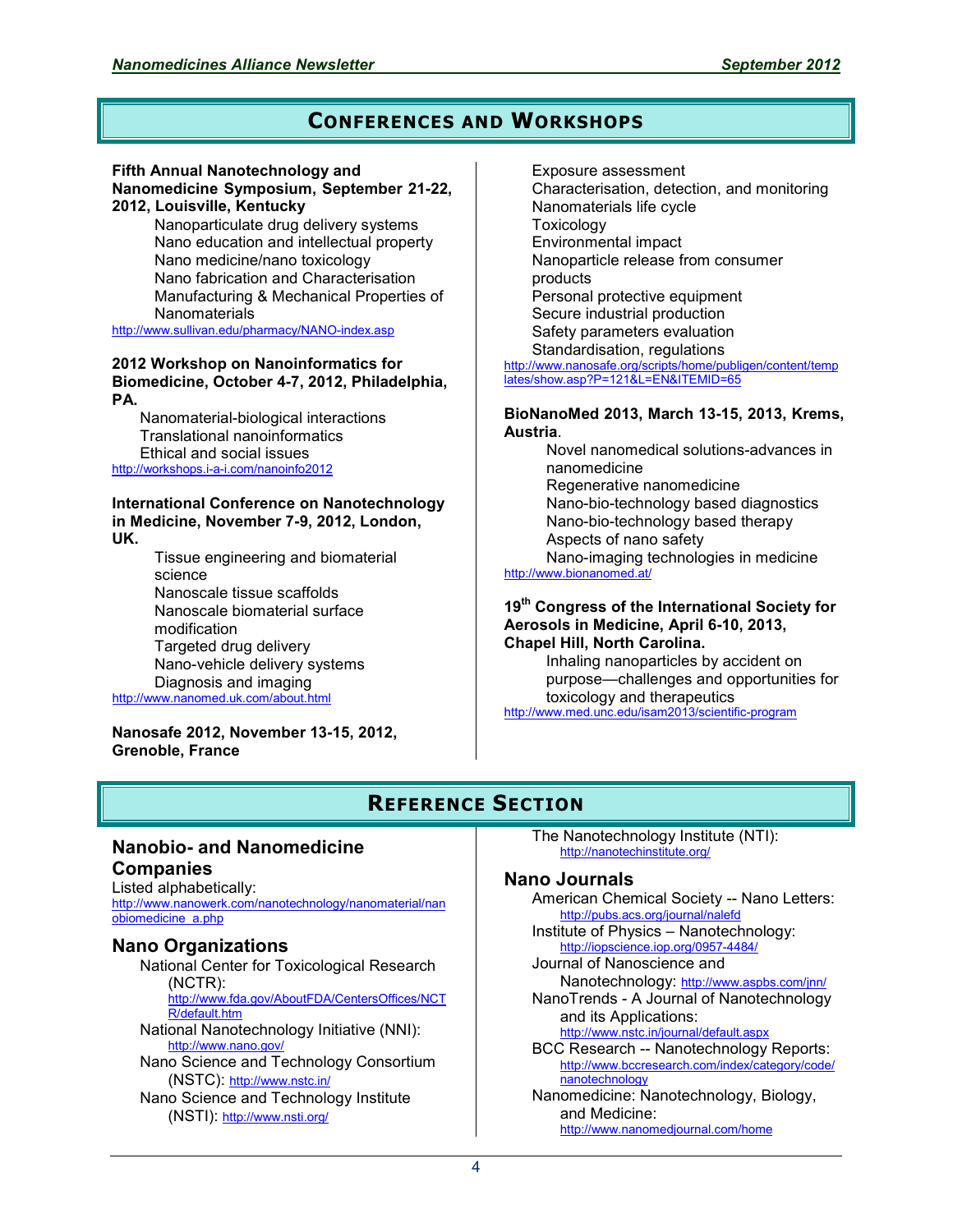Nanomedicine:

<http://www.futuremedicine.com/page/about.jsp> Nature Nanotechnology: [http://www.nature.com/nnano/focus/highlights/inde](http://www.nature.com/nnano/focus/highlights/index.html?WT.mc_id=NM1110CT010) [x.html?WT.mc\\_id=NM1110CT010](http://www.nature.com/nnano/focus/highlights/index.html?WT.mc_id=NM1110CT010) 

# **CONTACT**

For further information, or if you have any questions about the Nanomedicines Alliance, please contact the Nanomedicines Alliance Secretariat at 1-202-230-5607 or [info@nanomedicines-alliance.org](mailto:info@nanomedicines-alliance.org)

This newsletter is provided as a public service and resource to the scientific and regulatory community interested in nanomedicines. The mention of any organizations, conferences or other events in this newsletter IS FOR INFORMATIONAL PURPOSES ONLY and does not represent an endorsement by the Nanomedicines Alliance or any of its members.

DC01/ 3017796.1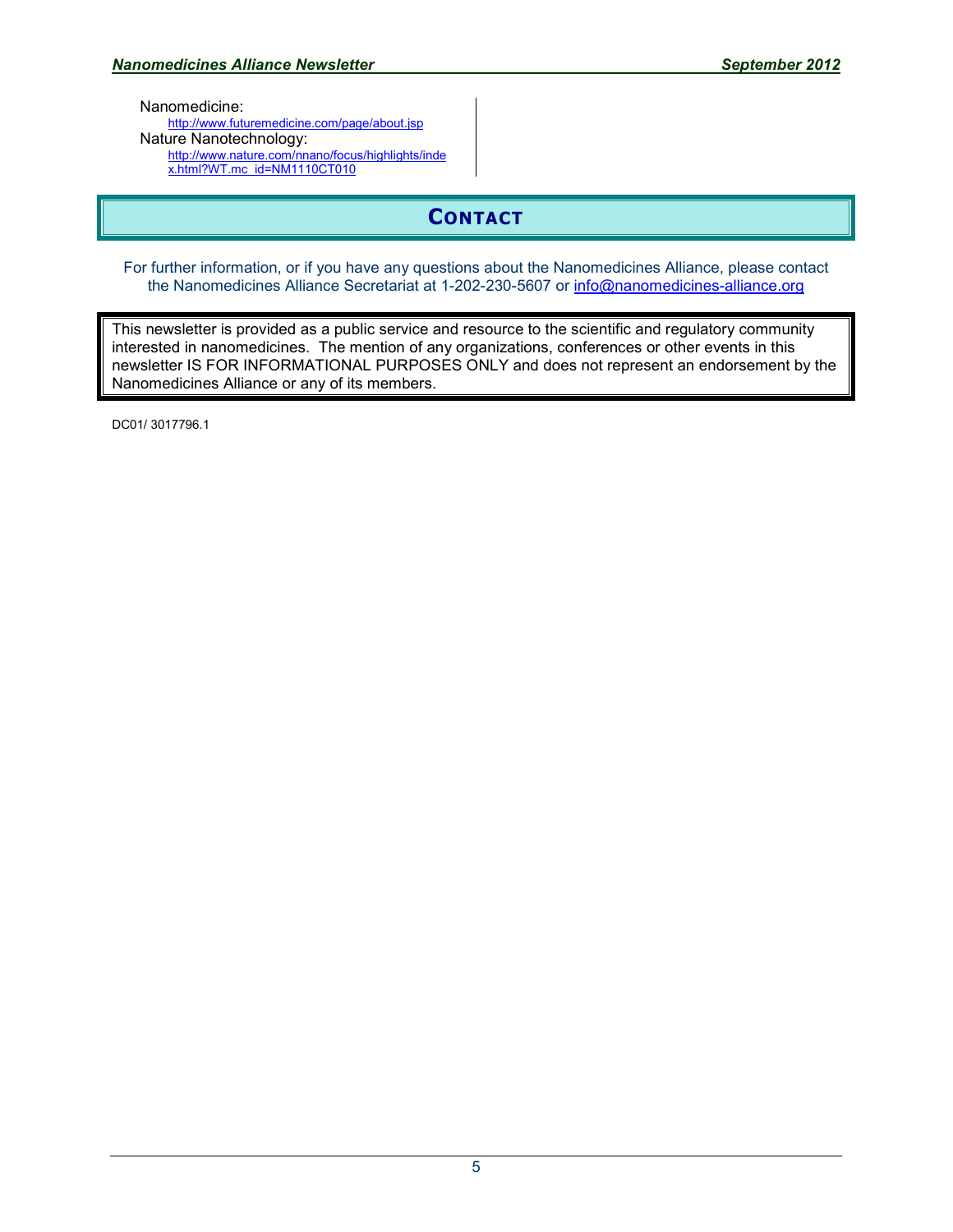

Nanomedicines Alliance

www.nanomedicines-alliance.org

# Save the Date and Invite your Colleagues!!

# **Nanomedicines Alliance Industry Symposium NANOMEDICINES: CHARTING A ROAD TO COMMERCIALIZATION**

# Wed-Thurs, 6-7 March 2013 Hilton Washington DC/Rockville, Maryland USA

# **Symposium will address:**

- Designing nanomedicines
- Preclinical pharmacology
- Chemistry, Manufacturing, and **Controls**
- Toxicology/ADME
- **Clinical Studies**

# through

- Podium presentations
- **Breakout sessions**
- **Poster sessions**

# You will benefit from this Symposium if you work in

- Pharmaceutical industry
- Biotech industry
- Regulatory agency

# Or are interested in

- Industry perspectives
- Manufacturing nanomedicines
- Future of nanomedicines
- Networking

# <sub>1</sub>To Register: https://www.signmeup.com/86831

**Early Bird (To take advantage of the Early Bird Rate, please register by** November 30, 2012):

S500 (industry)

- ∎\$400 (academia)
- **1\$250 (government)**

Please contact the Alliance Secretariat at dede.aodstrev@dbr.com or +1-202-230-5607 for more information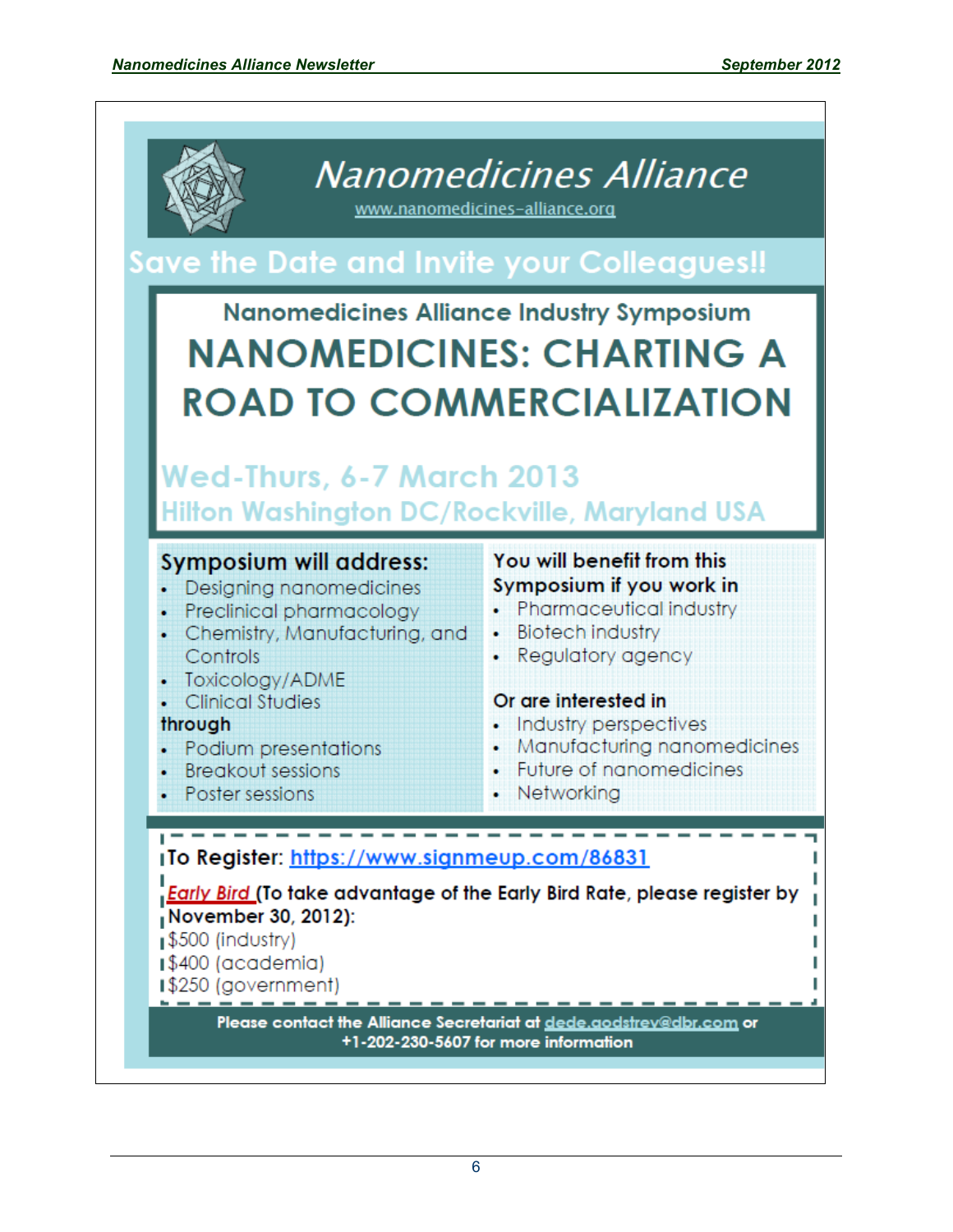# Nanomedicines Alliance Industry Symposium Program: NANOMEDICINES: CHARTING A ROADMAP TO **COMMERCIALIZATION**

Wednesday-Thursday, 6-7 March 2013 Hilton Washington DC/Rockville, Maryland

#### DAY 1: Wednesday, March 6, 2013 i<br>I

| <b>OPENING REMARKS</b>                                 | $9:00-9:15$ AM   |
|--------------------------------------------------------|------------------|
|                                                        |                  |
| <b>PLENARY LECTURE</b>                                 | $9:15-10:00$ AM  |
| Mark Davis, Ph.D. (California Institute of Technology) |                  |
| <b>SECTION 1: DESIGNING NANOMEDICINES</b>              | $10:00-11:15$ AM |

Section Leaders: Anil Diwan, Ph.D. (Nanoviricides, Inc.) & Mostafa Analoui, Ph.D. (Livingston Healthcare)

"Nanomedicine" has evolved from a concept to a well-structured approach to architecting drugs that can have many different desirable properties. Advances in this field promise to enable total tailoring of: (a) how a drug is protected from bodily metabolism and clearance, and conversely the bodily systems from the drug, (b) where the drug is delivered- at specific tissue, cell or sub-cellular systems, directly onto a pathogen such as a bacterium, a virus particle, or even beta-amyloid plaque or other debris, (c) how long it resides in the body, and (d) how it is removed from the body. Such control also enables using as drugs hitherto extremely difficult molecules to drug with, such as hydrophobic small chemicals, proteins, enzymes, catalytic antibodies, immunoconjugates, antibodies, mi-si-RNA, dsRNA, ssDNA, dsDNA, and their modifications. Such precise control would also revolutionize vaccines as we know them today. Many of the drugs in use today are already nanomedicines. Advanced nanomedicines that incorporate one or more additional aspects from the feature list are now in development. Such drugs will require significant collaborative design efforts that span fields from biology to chemistry to physics to engineering. In this section we will illustrate some of the interesting developments in this area.

#### Topics:

- Passive v. Active targeting
- Immunoavoidance or immunorecognition
- Biodegradable v. not biodegradable

#### Panelists:

Edith Mathiowitz, Ph.D. (Brown University) Justin Hanes, Ph.D. (Johns Hopkins University) Frank Bedu-Addo, Ph.D. (PDS Biotechnology Corp.)

Special Report: Summary of TONIC workshop on EPR Uma Prabhakar, Ph.D. (Office of Cancer Nanotechnology Research, NCI-NIH)

COFFEE 11:15-11:30AM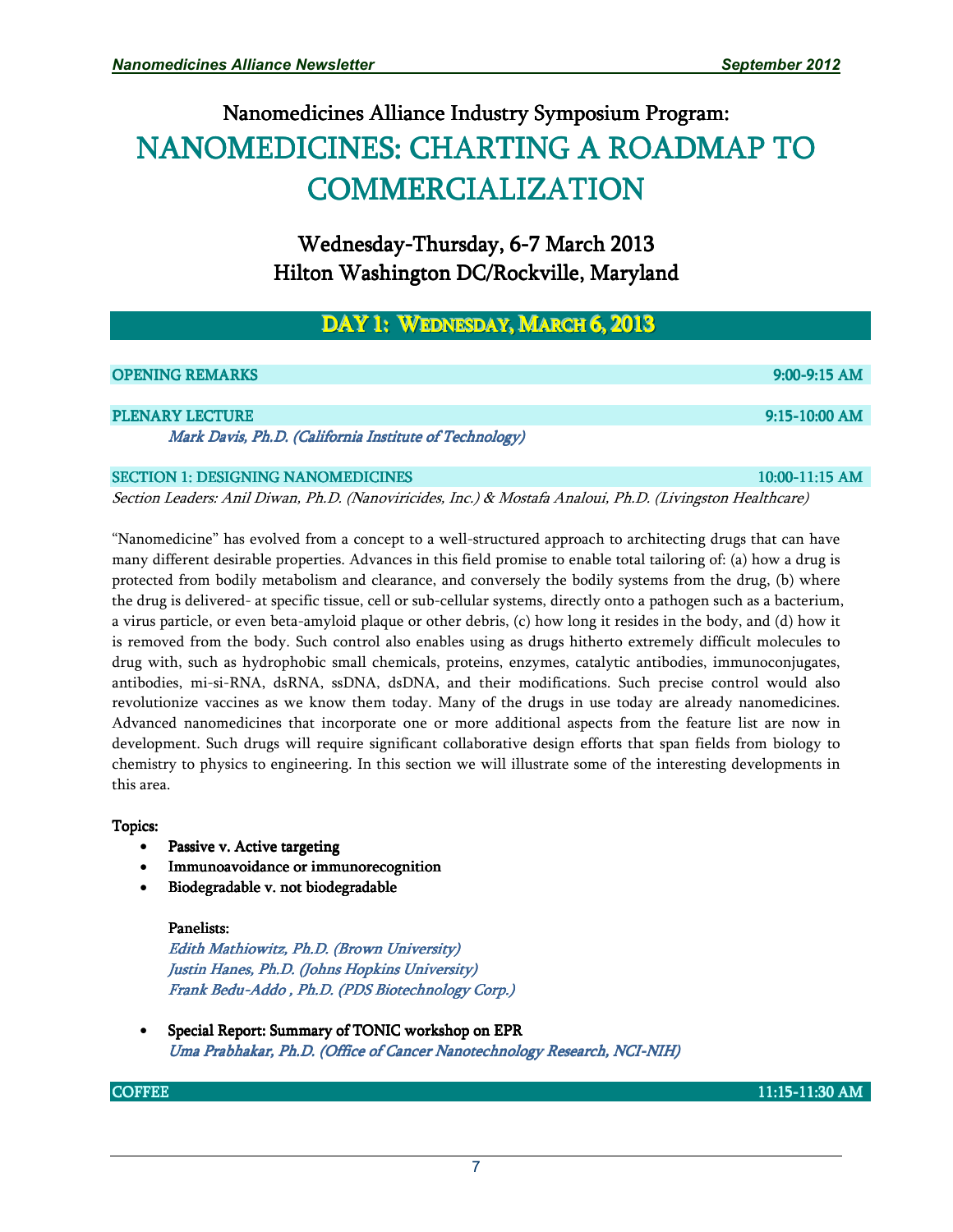#### SECTION 2: PRECLINICAL PHARMACOLOGY PHARMACOLOGY PHARMACOLOGY PHARMACOLOGY PHARMACOLOGY PHARMACOLOGY PHARMACOLOGY

Section Leaders: Benjamin Yerxa, Ph.D. (Liquidia Technologies) & Randall Barton, Ph.D. (Nanoviricides, Inc.)

The promise of nanotechnology to revolutionize medicines in the 21st century is being established in nonclinical animal studies. The effective translation of that knowledge to safe and effective human medicines requires appropriate tools & model systems that can measure the value of nanotech approaches in sensitive and specific ways.

#### $11:30 - 11:50$  AM

• Evaluation of the mononuclear phagocyte system (MPS) and effects on nanoparticle pharmacokinetics and pharmacodynamics in preclinical animal models and in patients William C. Zamboni, PharmD, Ph.D. (The University of North Carolina at Chapel Hill)

#### $11:50$  AM  $-12:10$  PM

• The Translational Capability of Animal Models Jeff Madwed, Ph.D. (Merck & Co., Inc.)

#### $12:10 - 12:30$  PM

• **Improved Performance of Novel Nanomedicines in Preclinical Systems**  Joseph DeSimone, Ph.D. (The University of North Carolina at Chapel Hill)

#### LUNCH 12:30 12:30-1:30PM

#### SECTION 3: CMC 1:30-2:30 PM

Section Leaders: Henry A. Havel, Ph.D. (Eli Lilly & Company) & Marc Wolfgang (Cerulean Pharma Inc.)

Successful regulatory approval of nanomedicines will require that the unique CMC technical challenges of these products (e.g. characterization, analytical methods, manufacturing, specifications, sterility assurance) be addressed to ensure patient safety and efficacy. Just as for traditional products, the overall control strategy will need to be science- and risk-based, build on product experience during clinical trials, and incorporate laboratory and manufacturing scale results. Through better understanding of the fundamental aspects of the manufacturing process, health authorities will have the information necessary for a comprehensive review of the sponsor's application for marketing approval. Since a central tenet of these reviews is that they will be product- and process-specific, it is not expected that specific rules can be developed for application to all nanomedicines. Instead, general principles pertinent to CMC challenges will be described and illustrated by case studies.

#### $1:30 - 1:50$  PM

• Analytical characterization tools unique to nanomedicines Scott McNeil, Ph.D. (Nanotechnology Characterization Laboratory)

#### $1:50 - 2:10$  PM

• Managing scale-up challenges for nanomedicines Jeff Hrkach, Ph.D. (BIND Biosciences)

#### $2:10 - 2:30$  PM

Yield, cost, and economic considerations of nanomedicine manufacturing Marc Wolfgang (Cerulean Pharma Inc.)

#### BREAKOUT SESSIONS BREAKOUT SESSIONS 2:30-3:30PM

#### Breakout 1: Designing Nanomedicines

Moderators: Anil Diwan, Ph.D. (Nanoviricides, Inc.) & Mostafa Analoui, Ph.D. (Livingston Healthcare)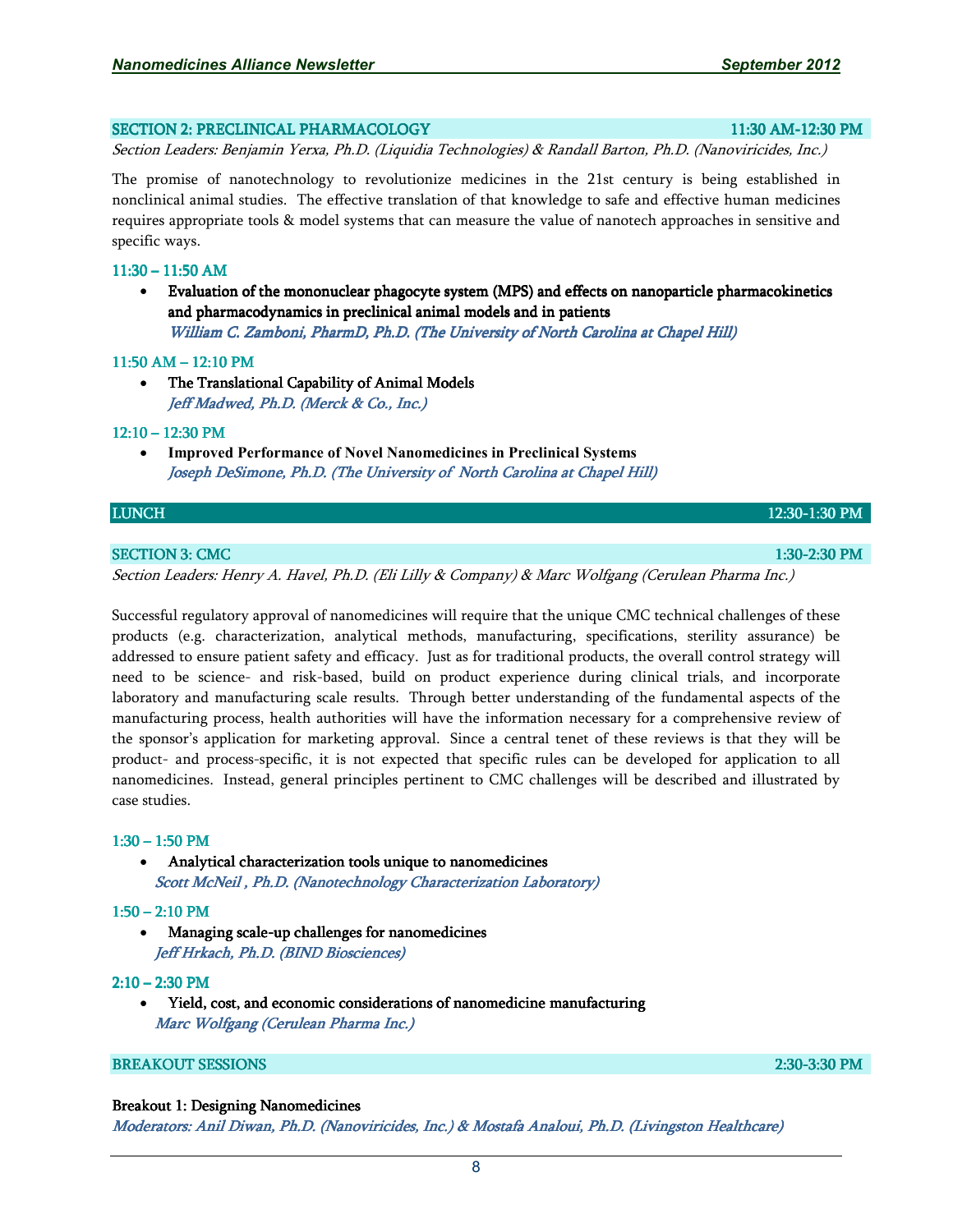9

Breakout 2: Preclinical Studies Moderators: Benjamin Yerxa, Ph.D. (Liquidia Technologies) & Randall Barton (Nanoviricides, Inc.) Breakout 3: CMC Moderators: Banu Zolnik , Ph.D. (Food & Drug Administration), Henry Havel, Ph.D. (Eli Lilly & Company), & Marc Wolfgang (Cerulean Pharma Inc.)

#### REPORT FROM BREAKOUT SESSIONS BREAKOUT SESSIONS ACCESSIONS AND LOCAL AND LOCAL AND POST OF THE PM PM SESSIONS

Report from Breakout 1: Designing Nanomedicines Report from Breakout 2: Preclinical Studies Report from Breakout 3: CMC

#### POSTER SESSION/COCKTAIL HOUR **FOR EXAMPLE 2008** SEPTER 35:15-7:15 PM

#### Day 2: Thursday, March 7, 2013

#### SECTION 4: TOXICOLOGY/ADME 8:30-9:30 AM

Section Leaders: Gregory L. Finch, Ph.D. (Pfizer) & Vijay Reddy, Ph.D. (Eli Lilly & Company)

Nonclinical studies to evaluate the toxicological properties as well as absorption, distribution, metabolism, and excretion (ADME) patterns of nanomedicines are needed to support safe clinical development and product registration. While the basic principles of these studies apply equally to nanomedicines and more traditional investigational drugs, the in vivo tracking of nanomedicines may present special challenges. From a toxicity perspective, the standard approaches calling for testing in disciplines such as genotoxicity, general toxicity, developmental/reproductive toxicity, safety pharmacology, phototoxicity, and carcinongenicity appear generally well-suited to a safety evaluation of nanomedicines. In some cases, however, special concerns regarding interaction with the immune system and compatibility with the blood system may exist depending on the specific nature of a nanomedicine.

#### Topics

8:30 –8:50 AM

• Biodistribution: Where is the material going and how do we show that 8:50–9:10 AM

• Interactions with the Immune System

Marina Dobrovolskaia, Ph.D. (Nanotechnology Characterization Laboratory) 9:10 –9:30 AM

Nanotoxicology Toxicity Screening: An Old Dog Learns a New Trick Michael Mirsky, DVM, Ph.D. (Pfizer)

 $\rm CO$ FFEE  $_{\rm 3:30-4:00~PM}$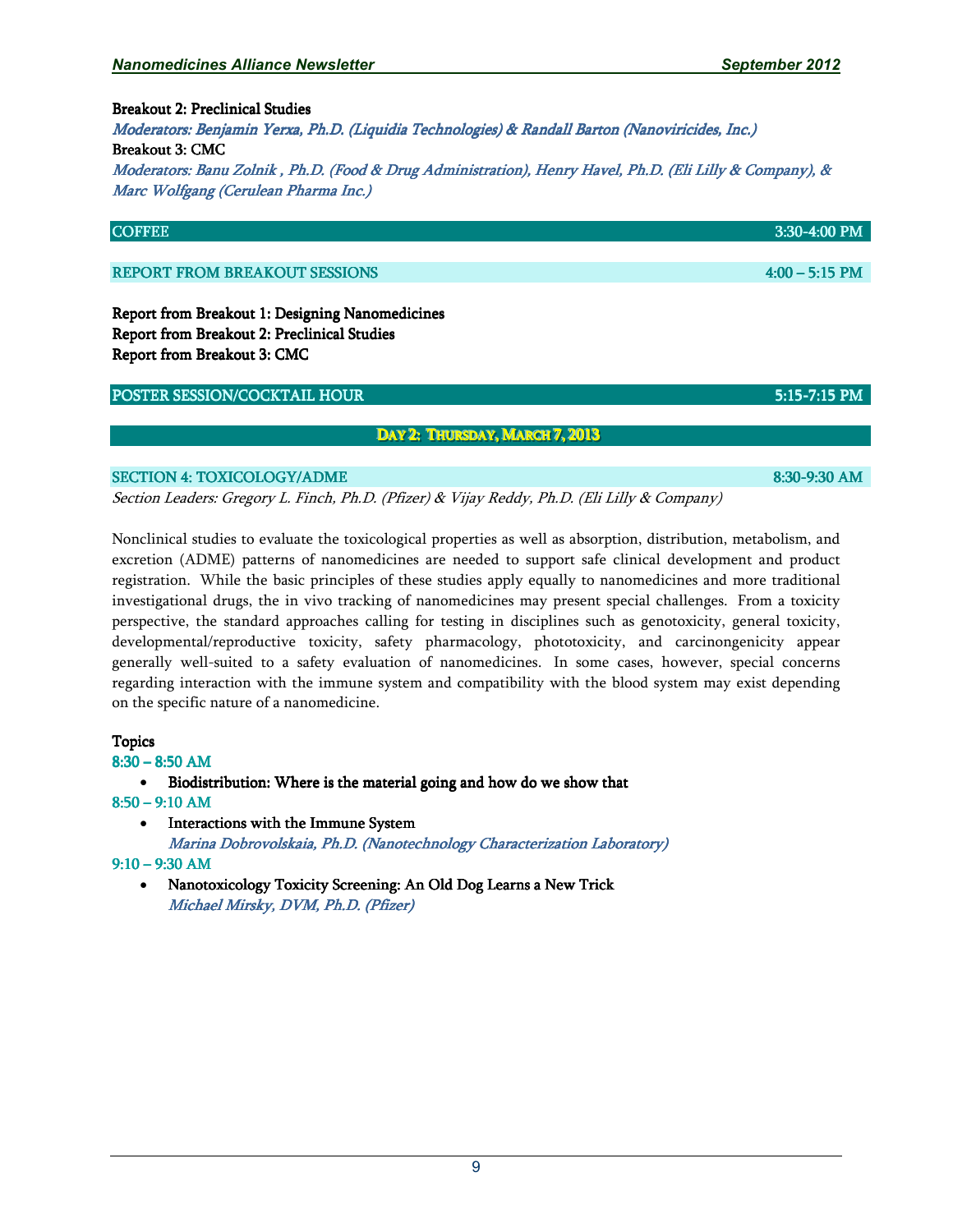### SECTION 5: CLINICAL STUDIES 9:30-10:50AM

Section Leaders: Benjamin Yerxa, Ph.D. (Liquidia Technologies) & Meliessa G. Hennessy, MPH (Cerulean Pharma Inc.)

Nanometer scale medicines are not new. Yet, opportunity exists to apply advances in specific nano-scale engineering principles to improve existing pharmaceutical products and introduce novel medicines through the construct of targeted, vehicle/carrier enhanced, or hybrid NCEs. In reformulating existing products what constraints will limit the streamlining of clinical development plans? And with NCEs what unique tools, adaptive trial designs, and other innovations will enhance our ability to license safe and effective nanomedicines?

#### $9:30 - 9:50$  AM

• Value of Phase 0 studies in nanomedicines Edward G. Garmey, M.D. (Cerulean Pharma Inc.)

#### $9:50 - 10:10$  AM

Streamlining of clinical trial design (particularly reformulating well tested products) Dirk Reitsma, M.D. (PPD)

#### $10:10 - 10:30$  AM

• Pharmaceutical perspective on clinical development of nanomedicines Neil Desai, Ph.D. (Celgene)

#### $10:30 - 10:50$  AM

Japanese perspective on clinical trials of nanomedicines Hiroyuki Hanada (NanoCarrier Co., Ltd.)

#### COFFEE **10:50-11:00 AM**

#### BREAKOUT SESSIONS BREAKOUT SESSIONS 11:00AM-12:00PM

#### Breakout 4: Toxicology/ADME

Moderators: Nakissa Sadrieh, Ph.D. (Food & Drug Administration), Gregory L. Finch, Ph.D. (Pfizer, Inc.) & Vijay Reddy, Ph.D. (Eli Lilly & Company)

#### Breakout 5: Clinical Studies

Moderators: Benjamin Yerxa, Ph.D. (Liquidia Technologies) & Meliessa Hennessy, MPH (Cerulean Pharma Inc.)

| <b>COFFEE</b>                        | 12:00 -12:20 PM |
|--------------------------------------|-----------------|
|                                      |                 |
|                                      |                 |
| <b>REPORT FROM BREAKOUT SESSIONS</b> | $12:20-1:05$ PM |
|                                      |                 |

Report from Breakout 4: Toxicology/ADME Report from Breakout 5: Clinical Studies

**CONCLUDING REMARKS 1:05-1:15 PM**